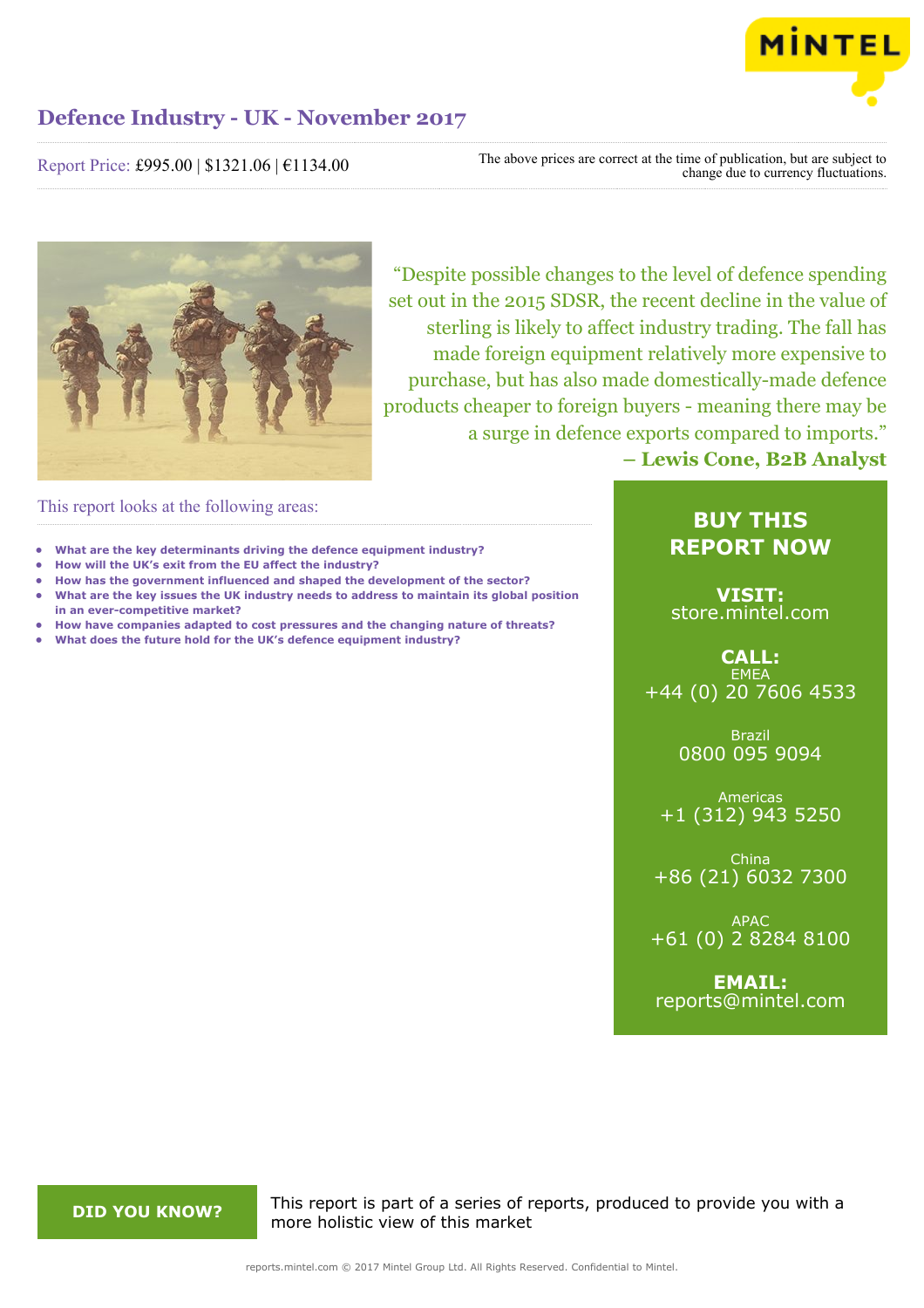

Report Price: £995.00 | \$1321.06 | €1134.00

The above prices are correct at the time of publication, but are subject to change due to currency fluctuations.

## **Table of Contents**

#### **Executive Summary**

#### Market size

Figure 1: UK defence departmental expenditure limits and defence spending, 2012/13-2016/17, (£ million)

Figure 2: MoD equipment expenditure, 2013/14-2017/18, (£ million)

#### Market trends

North American and Western Europe spending rose in 2016, but growth is still lower than the early 2010s Figure 3: Defence spending 2012 and 2016, world's top six, (% world share in \$ billion at current prices and converted at the exchange

rate for the given year)

UK remains Europe's leading defence exporter, despite third successive annual decline in new business

#### Market factors

Uncertainty around Brexit negotiations could lead to changes in industry plans

Military capability affected by poor condition of MoD's estate

Industry development

Lockheed Martin maintains its position as the largest defence company in the world

Figure 4: World top 10 defence companies, by revenue, 2016, (£ million)

#### Forecast

Defence DEL forecast to rise in order to boost future capability and meet emerging threats

Figure 5: Forecast UK planned defence DEL, 2017/18-2020/21, (£ billion)

Competition in defence exports expected to rise, which will threaten the UK's leading European position

#### What we think

### **Key Insights**

How will changes to UK warship construction affect the market?

Will the UK's position in major global defence and military strategy decisions be affected after it leaves the EU?

#### **Introduction**

Definitions

Methodology

Abbreviations

#### Political

Figure 6: Trends in public sector total managed expenditure, 2006/07-2017/18\*, (£ billion)

Figure 7: Trends in public sector total managed expenditure, 2006/07-2017/18\*, (£ billion)

#### Market positioning

#### **UK Economy**

Key points

#### Overview

Figure 8: Forecast GDP development 2017-21, (% annual growth)

Figure 9: UK GDP quarterly development, 2007-17, (% quarterly growth and gdp in £ billion)

Inflation

# BUY THIS REPORT NOW

**VISIT:** [store.mintel.com](http://reports.mintel.com//display/store/795197/) **CALL:** EMEA +44 (0) 20 7606 4533 Brazil 0800 095 9094 Americas +1 (312) 943 5250 | China +86 (21) 6032 7300 APAC +61 (0) 2 8284 8100 **EMAIL:** [reports@mintel.com](mailto:reports@mintel.com)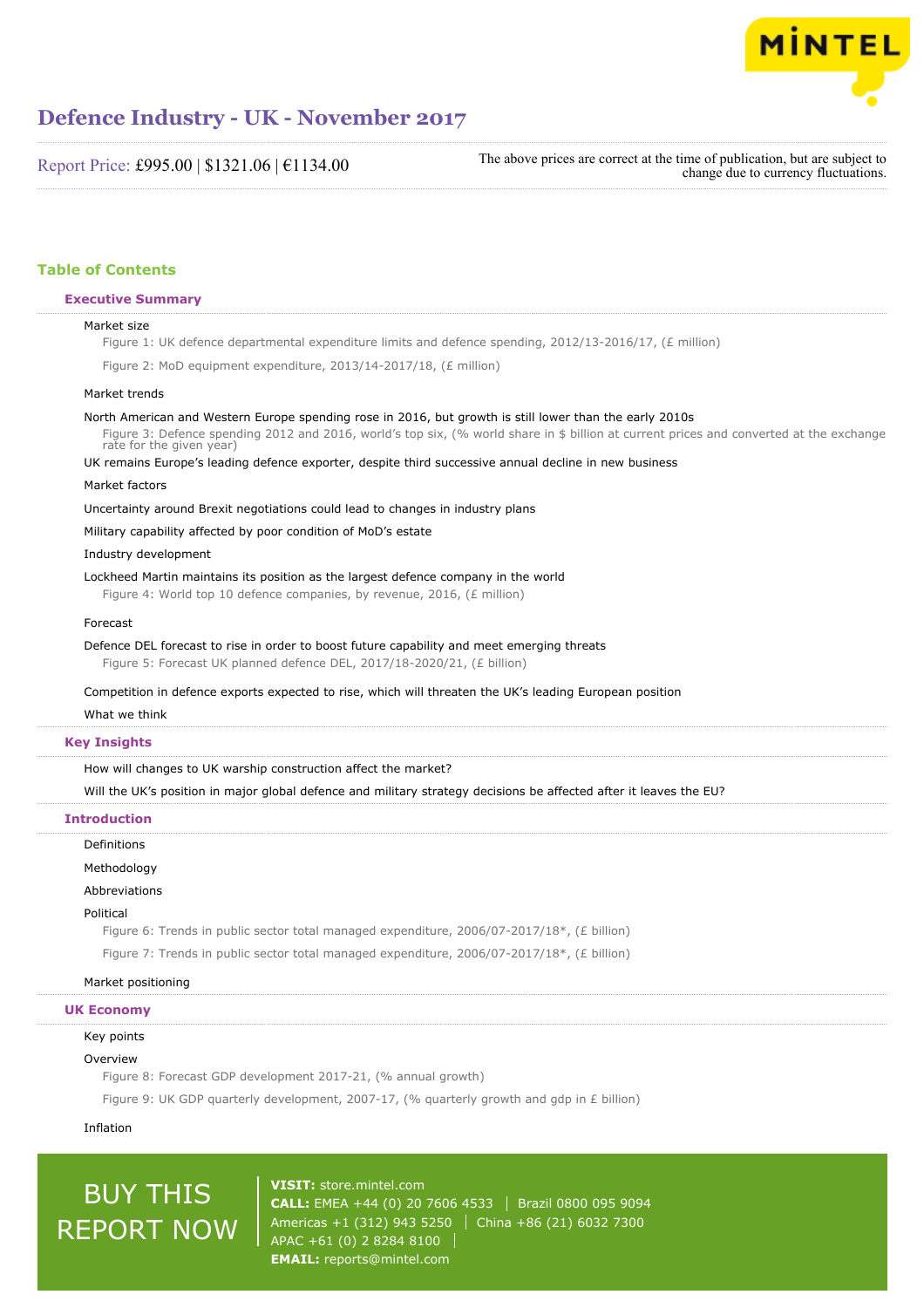

## Report Price: £995.00 | \$1321.06 | €1134.00

The above prices are correct at the time of publication, but are subject to change due to currency fluctuations.

#### Interest rates

### House prices

Figure 10: UK house price changes, 2006-17, (12 month % change)

## Consumer spending

#### Manufacturing

Figure 11: UK manufacturing, 2014-17, (Index, 2013 = 100)

#### Business investment

Figure 12: UK GFCF, 2004-17, (£ million, chained volume measures, seasonally adjusted)

#### Imports

#### Exports

## **Market Factors**

#### Key points

#### Lowest half-year GDP growth since 2012 could impact equipment procurement

Figure 13: GDP growth rate, Q1 2013-Q2 2017, (% change on previous quarter)

Figure 14: GDP growth rate, Q1 2013-Q3 2017, (% change on previous quarter)

#### Uncertainty around Brexit negotiations could lead to changes in industry plans

#### Military capability affected by poor condition of MoD's estate

Other factors

Regulatory framework changes under the Conservative government between 2015 and 2017

The European Council Common Position and the Consolidated EU and National Arms Export Licensing Criteria

The Defence Industrial Policy

The Defence Growth Partnership

The Arms Trade Treaty

Strategic Defence Policy

2015 NSS and the SDSR

Royal Navy

Army

Royal Air Force

Defence Operating Model

Defence cooperation agreements

#### **Market Size**

### Key points

#### Defence DEL and spending both rise for first time since 2013/14

Figure 15: The UK defence departmental expenditure limits and defence spending, 2012/13-2016/17, (£ million)

Figure 16: UK Defence departmental expenditure limits and defence spending, 2012/13-2016/17, (£ million)

#### Single-use military equipment continues to form largest share of capital expenditure

Figure 17: The UK defence departmental capital expenditure limits, 2013/14-2017/18, (£ million)

Figure 18: The UK defence departmental cash resource expenditure limits, 2013/14-2017/18, (£ million)

Figure 19: UK defence departmental cash resource expenditure limits, 2013/14 and 2017/18, (£ million)

# BUY THIS REPORT NOW

**VISIT:** [store.mintel.com](http://reports.mintel.com//display/store/795197/) **CALL:** EMEA +44 (0) 20 7606 4533 Brazil 0800 095 9094 Americas +1 (312) 943 5250 | China +86 (21) 6032 7300 APAC +61 (0) 2 8284 8100 **EMAIL:** [reports@mintel.com](mailto:reports@mintel.com)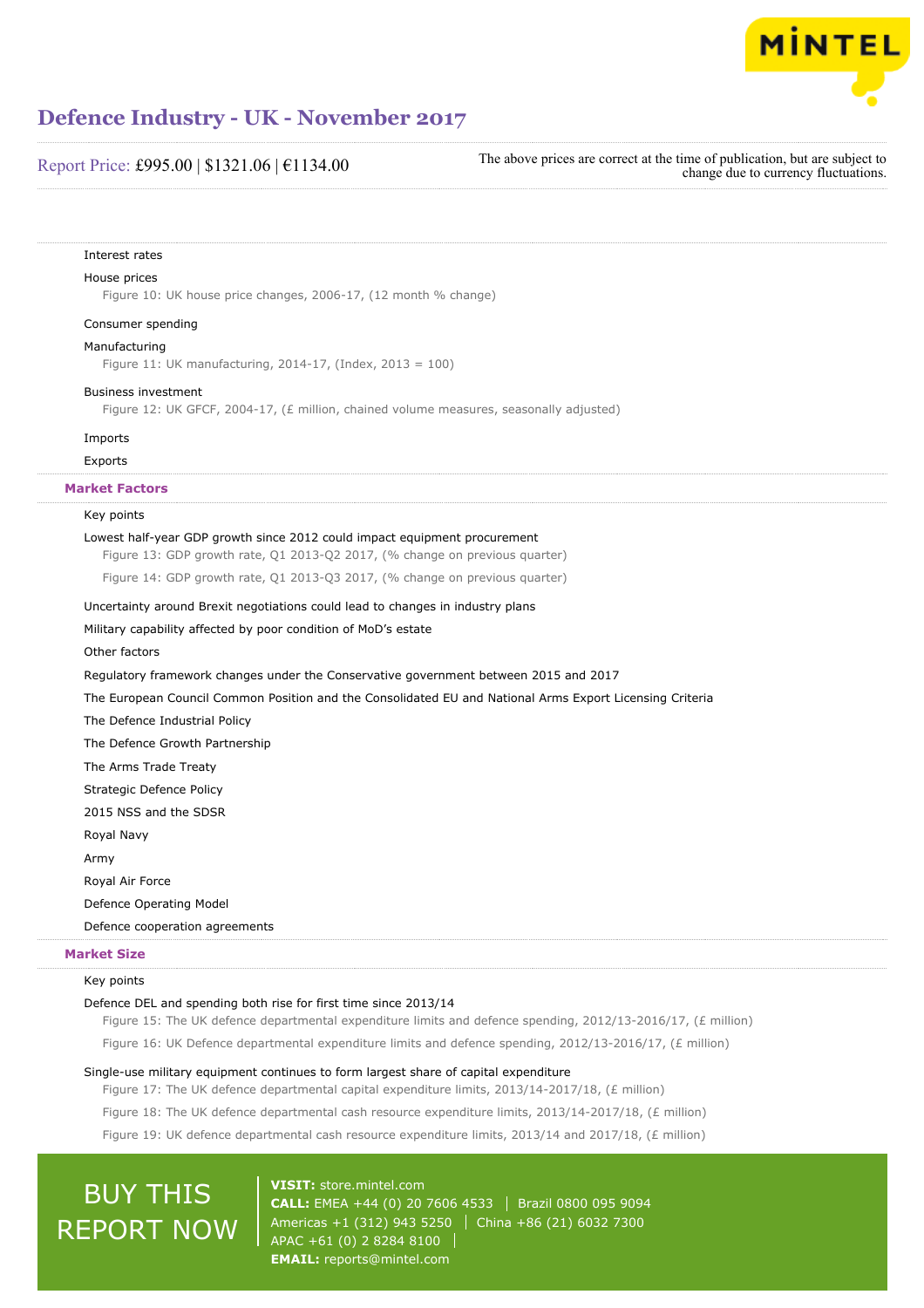

## Report Price: £995.00 | \$1321.06 | €1134.00

The above prices are correct at the time of publication, but are subject to change due to currency fluctuations.

Figure 20: The UK defence annually managed expenditure limits, 2013/14-2017/18, (£ million)

Figure 21: The UK defence annually managed expenditure limits, 2013/14 and 2017/18, (£ million)

Figure 22: MoD equipment expenditure, 2013/14-2017/18, (£ million)

Figure 23: MoD equipment expenditure, 2013/14-2017/18, (£ million)

Figure 24: MoD research & development expenditure outturn, 2011/12-2015/16, (£ million)

#### MoD Procurement Contracts

Figure 25: MoD major equipment projects, as at 31 march 2016, (£ million)

#### PFI

Figure 26: MoD PFI projects, 2016, (year and £ million)

### **Market Trends**

#### Key points

#### North American and Western Europe spending rises on previous year, but growth is still lower than the early 2010s

Figure 27: Defence spending 2012 and 2016, (\$ billion at current prices and converted at the exchange rate for the given year, % world share) Figure 28: Defence spending 2012 and 2016, world's top six, (% world share in \$ billion at current prices and converted at the exchange rate for the given year)

#### UK remains Europe's leading defence exporter, despite third successive annual decline in new business

Figure 29: Identified orders of uk exports of defence aircraft and equipment, 2012-16, (£ million)

Figure 30: Identified orders of UK exports of defence aircraft and equipment, 2012-16, (£ million)

#### Armed forces equipment and formations trends

#### Royal Navy and Royal Auxiliary Vessels

Figure 31: Royal Navy and Royal Auxiliary Fleet of the UK Armed Forces, 2016 and 2017, (number)

#### Aircraft fleet

Figure 32: Fixed-wing platforms and unmanned aircraft systems of the UK Armed Forces, 2016 and 2017, (Number)

Figure 33: Rotary-wing platforms of the UK Armed Forces, 2016 and 2017, (number)

#### Militarily-useful British-registered vessels

Figure 34: Number of militarily-useful British-registered vessels (passenger, tanker and dry cargo), 2012-16, (number)

Figure 35: Number of militarily-useful British-registered vessels (fishing and specialist), 2012-16, (number)

#### Land equipment

Figure 36: Land equipment of the UK Armed Forces, 2016 and 2017, (number)

#### Conventional Armed Forces in Europe Treaty Holdings

Figure 37: Number of tanks and artillery holdings in the UK, Germany, Cyprus and Gibraltar within the scope of the Conventional<br>Armed Forces in Europe Treaty, 2008-17, (number)<br>Figure 38: Number of tanks and artillery hold Conventional Armed Forces in Europe Treaty, 2008-17, (number)<br>Figure 40: Aircraft holdings in the UK, Germany, Cyprus and Gibraltar within the scope of the Conventional Armed Forces in Europe<br>Treaty, 2008-17, (number)<br>Figu

#### **Industry Structure**

#### Key points

Industry development

Improvements made to global military spending but at a slow rate

Lockheed Martin maintains its position as the largest defence company in the world

# BUY THIS REPORT NOW

**VISIT:** [store.mintel.com](http://reports.mintel.com//display/store/795197/) **CALL:** EMEA +44 (0) 20 7606 4533 | Brazil 0800 095 9094 Americas +1 (312) 943 5250 | China +86 (21) 6032 7300 APAC +61 (0) 2 8284 8100 **EMAIL:** [reports@mintel.com](mailto:reports@mintel.com)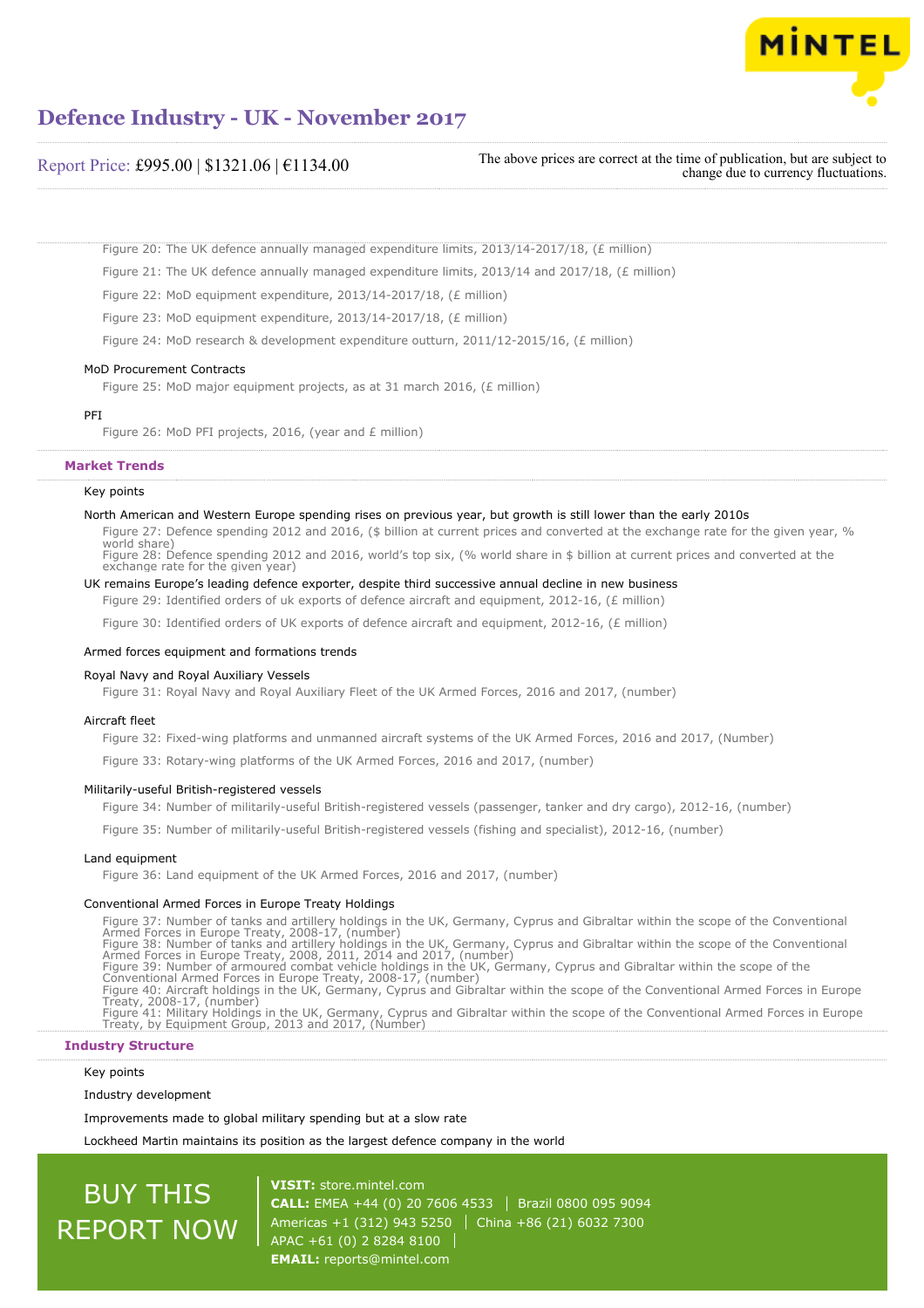

## Report Price: £995.00 | \$1321.06 | €1134.00

The above prices are correct at the time of publication, but are subject to change due to currency fluctuations.

Figure 42: World top 10 defence companies, by revenue, 2016, (£ million and % of company's total revenue) Figure 43: World top 10 defence companies, by revenue, 2016, (£ million)

SDSR has allowed the MoD to push ahead with the awarding of military equipment contracts...

...but barriers exist that can restrict the entrance of SMEs and non-traditional defence partners into the industry

#### Exports and the UKTI DSO

#### Single Source Regulations Office

#### Industry structure

Figure 44: Analysis of the changes in the structure of the weapons and ammunition industry, 2013-17, (number of factories and businesses) Figure 45: Analysis of the changes in the structure of the air, spacecraft and related machinery industry, 2013-17, (number of factories and businesses) Figure 46: Analysis of the changes in the structure of the ship and floating structures industry, 2013-17, (number of factories and businesses) Figure 47: Analysis of the changes in the manufacture of military fighting vehicles industry, 2013-17, (number of factories and businesses)

#### Structure by employment

Figure 48: Analysis of the employment structure of the weapons and ammunition manufacturing industry, 2016 and 2017, (number of employees and factories) Figure 49: Analysis of the employment structure of the air, spacecraft and related machinery industry, 2016 and 2017, (number of employees and factories) Figure 50: Analysis of the employment structure of the shipbuilding and repair industry, 2016 and 2017, (number of employees and factories) factories) Figure 51: Analysis of the employment structure of the manufacture of military fighting vehicles industry, 2016 and 2017, (number of employees and factories)

#### Structure by turnover

Figure 52: Analysis of the financial structure of the weapons and ammunition manufacturing industry, 2016 and 2017, (£000 and number of companies) Figure 53: Analysis of the financial structure of the air, spacecraft and related machinery manufacturing industry, 2016 and 2017, (£000 and number of companies) Figure 54: Analysis of the financial structure of the shipbuilding and repair industry, 2016 and 2017, (£000 and number of companies)

Figure 55: Analysis of the financial structure of the manufacture of military fighting vehicles industry, 2016 and 2017, (£000 and number of companies)

#### Defence contracts

#### **Company Profiles**

#### **AWE Management**

Figure 56: Financial analysis of AWE Management, 2012-16, (£ million)

#### Company strategy

#### **BAE Systems**

Figure 57: Financial analysis of BAE Systems, 2012-16, (£ million)

## Company strategy

#### BAE Systems' Surface Ships

Figure 58: Financial analysis of BAE Systems' Surface Ships, 2012-16, (£ 000)

#### Company strategy

#### BAE Systems (Operations)

Figure 59: Financial analysis of BAE Systems (Operations), 2012-16, (£ million)

#### Company strategy

#### **Cobham**

Figure 60: Financial analysis of Cobham, 2012-16, (£ million)

## Company strategy

BUY THIS

REPORT NOW

**VISIT:** [store.mintel.com](http://reports.mintel.com//display/store/795197/) **CALL:** EMEA +44 (0) 20 7606 4533 | Brazil 0800 095 9094 Americas +1 (312) 943 5250 | China +86 (21) 6032 7300 APAC +61 (0) 2 8284 8100 **EMAIL:** [reports@mintel.com](mailto:reports@mintel.com)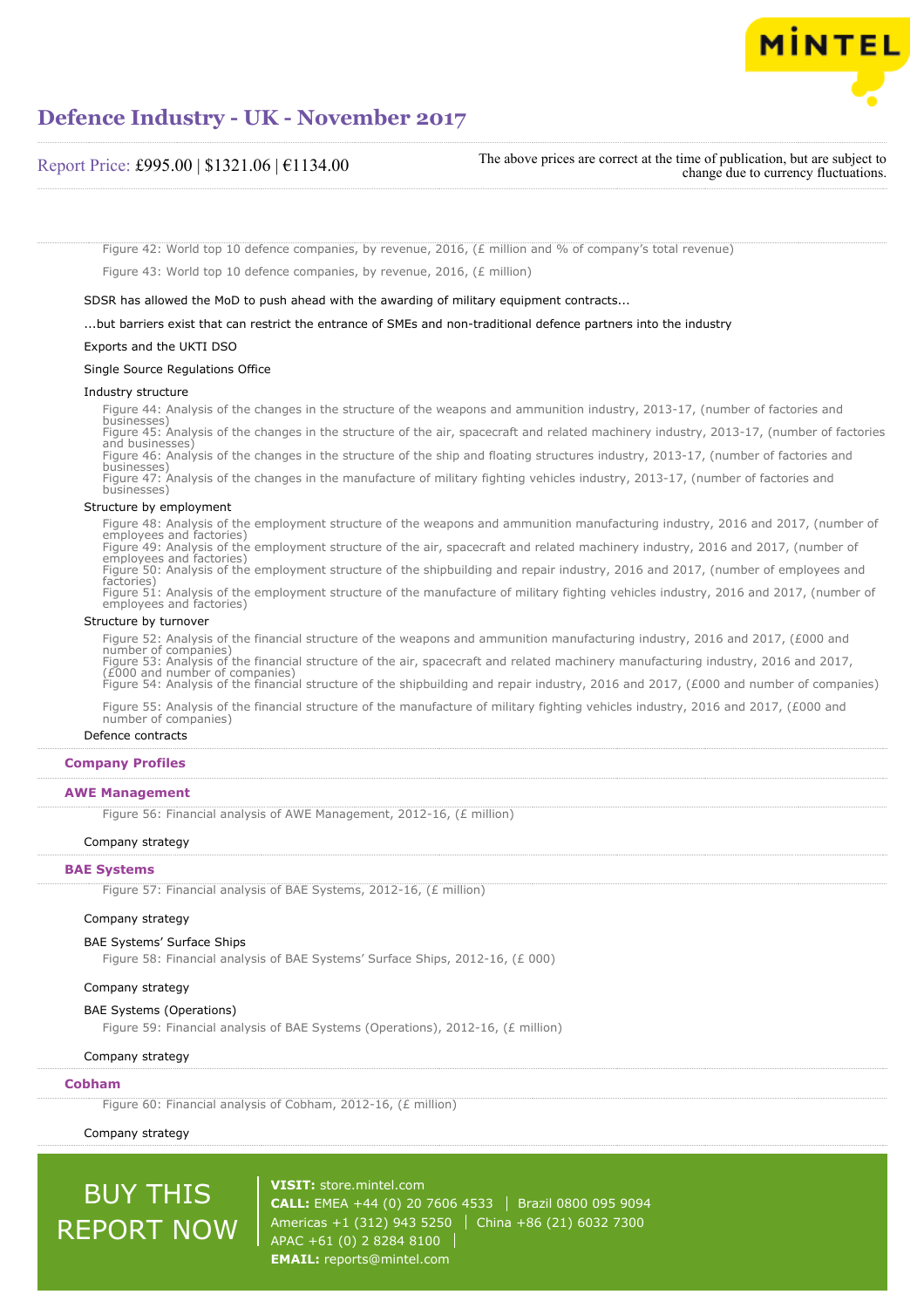

The above prices are correct at the time of publication, but are subject to change due to currency fluctuations.

| Company strategy            |                                                                                                            |
|-----------------------------|------------------------------------------------------------------------------------------------------------|
| <b>General Dynamics UK</b>  |                                                                                                            |
|                             | Figure 62: Financial analysis of General Dynamics UK, 2012-16, (£ million)                                 |
| Company strategy            |                                                                                                            |
|                             | <b>Leonardo MW Limited (formerly Leonardo Helicopters)</b>                                                 |
|                             | Figure 63: Financial analysis of Leonardo MW Limited (formerly Leonardo Helicopters), 2012-16, (£ million) |
| Company strategy            |                                                                                                            |
| <b>Lockheed Martin (UK)</b> |                                                                                                            |
|                             | Figure 64: Financial analysis of Lockheed Martin (UK), 2012-16, (£000)                                     |
| Company strategy            |                                                                                                            |
| <b>NETMA</b>                |                                                                                                            |
|                             |                                                                                                            |
| QinetiQ                     |                                                                                                            |
|                             | Figure 65: Financial analysis of QinetiQ, 2013-17, (£ million)                                             |
| Company strategy            |                                                                                                            |
| <b>Rolls-Royce</b>          |                                                                                                            |
|                             | Figure 66: Financial analysis of Rolls-Royce, 2012-16, (£ million)                                         |
| Company strategy            |                                                                                                            |
|                             | Figure 67: Profiled companies' turnover, 2012-16, (£ million)                                              |
| <b>Forecast</b>             |                                                                                                            |
| Key points                  |                                                                                                            |
| Market size                 |                                                                                                            |
|                             | Defence DEL forecast to rise to boost future capability and meet emerging threats                          |
|                             | Figure 68: Forecast UK defence DEL, 2016/17-2020/21, (£ billion)                                           |
|                             | Figure 69: Forecast UK defence DEL, 2016/17-2020/21, (£ billion)                                           |
|                             | Figure 70: Forecast UK planned defence DEL, 2017/18-2020/21, (£ billion)                                   |
|                             | Figure 71: Forecast UK planned defence DEL, 2017/18-2020/21, (£ billion)                                   |
| Defence equipment plan      |                                                                                                            |
|                             | Figure 72: Post-main gate major equipment projects, 2016, (£ million)                                      |
|                             | New support model launched for Royal Navy following doubts over warship replacement plans                  |
|                             | Competition in defence exports expected to rise, threatening the UK's leading European position            |
|                             | Changes made to merger regulations to improve scrutiny of transactions that could affect national security |
|                             | Unmanned aerial vehicles are becoming a more dominant sector as the nature of conflict continues to change |
|                             | Cyber security becoming an integral part of defence strategy                                               |
|                             |                                                                                                            |

Figure 73: Estimated payment under MoD PFI contracts, based on signed defence deals as of March 2016, (£ million)

# BUY THIS REPORT NOW

**VISIT:** [store.mintel.com](http://reports.mintel.com//display/store/795197/) **CALL:** EMEA +44 (0) 20 7606 4533 | Brazil 0800 095 9094 Americas +1 (312) 943 5250 | China +86 (21) 6032 7300 APAC +61 (0) 2 8284 8100 **EMAIL:** [reports@mintel.com](mailto:reports@mintel.com)